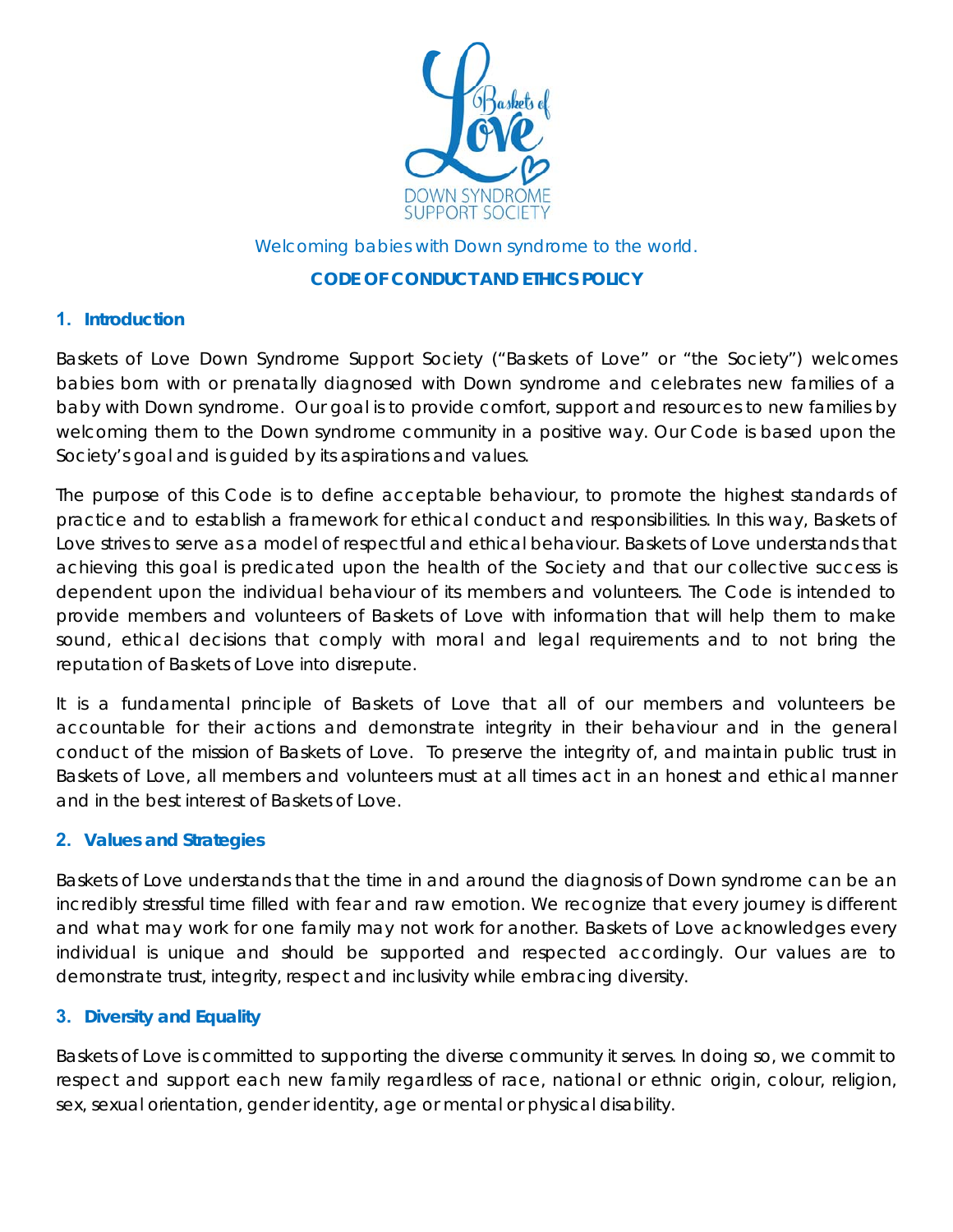#### **4. Personal Conduct**

Honesty, integrity and respect for others in personal conduct under all situations is essential to Baskets of Love. We will provide support to a new family, refrain from promoting our own personal beliefs and opinions and will not take part in any form of discriminatory behaviour or harassment. In this regard, we commit to:

- create a positive environment where different views are appreciated and delivered with sensitivity and respect;
- strive for excellence in all that we do; and
- treat others with respect and fairness

## **5. Privacy and Confidentiality**

In the course of supporting the community, Baskets of Love members and volunteers may be given access to or become aware of confidential information relating the Society and new families. Respecting the privacy and confidentiality of new families is paramount to preserving the trust of the medical professionals and families we support. In this regard, we commit to adhere to medical, hospital and health authority policies and procedures on privacy and confidentiality.

Members and volunteers:

- shall not disclose or release, by any means, to any member of the public, either in verbal or written form, any confidential information or material acquired by virtue of their position as a member or volunteer with Baskets of Love;
- may divulge confidential information only to those who are authorized to receive it;
- must exercise caution and discretion in handling confidential information and, in particular, will refrain from discussing confidential information in social or public contexts; and
- shall not, by virtue of their position with Baskets of Love, use information for personal or private gain or for the gain of friends, relatives or any person or organization having dealings with Baskets of Love.

Baskets of Love is subject to the *Personal Information Protection Act*, which requires appropriate measures to safeguard personal information of any person in the Society's control. Generally consent will be required to collect, use or disclose any personal information. Where a member or volunteer is unsure, he or she shall confer with the Board of Directors of Baskets of Love for guidance in the appropriate action to take.

### **6. Compliance with Law**

Baskets of Love, its members and volunteers will comply with all laws and regulations that are applicable to its activities. Members and volunteers are responsible for making themselves aware of, understanding, and complying with these laws, and for preventing, detecting, and reporting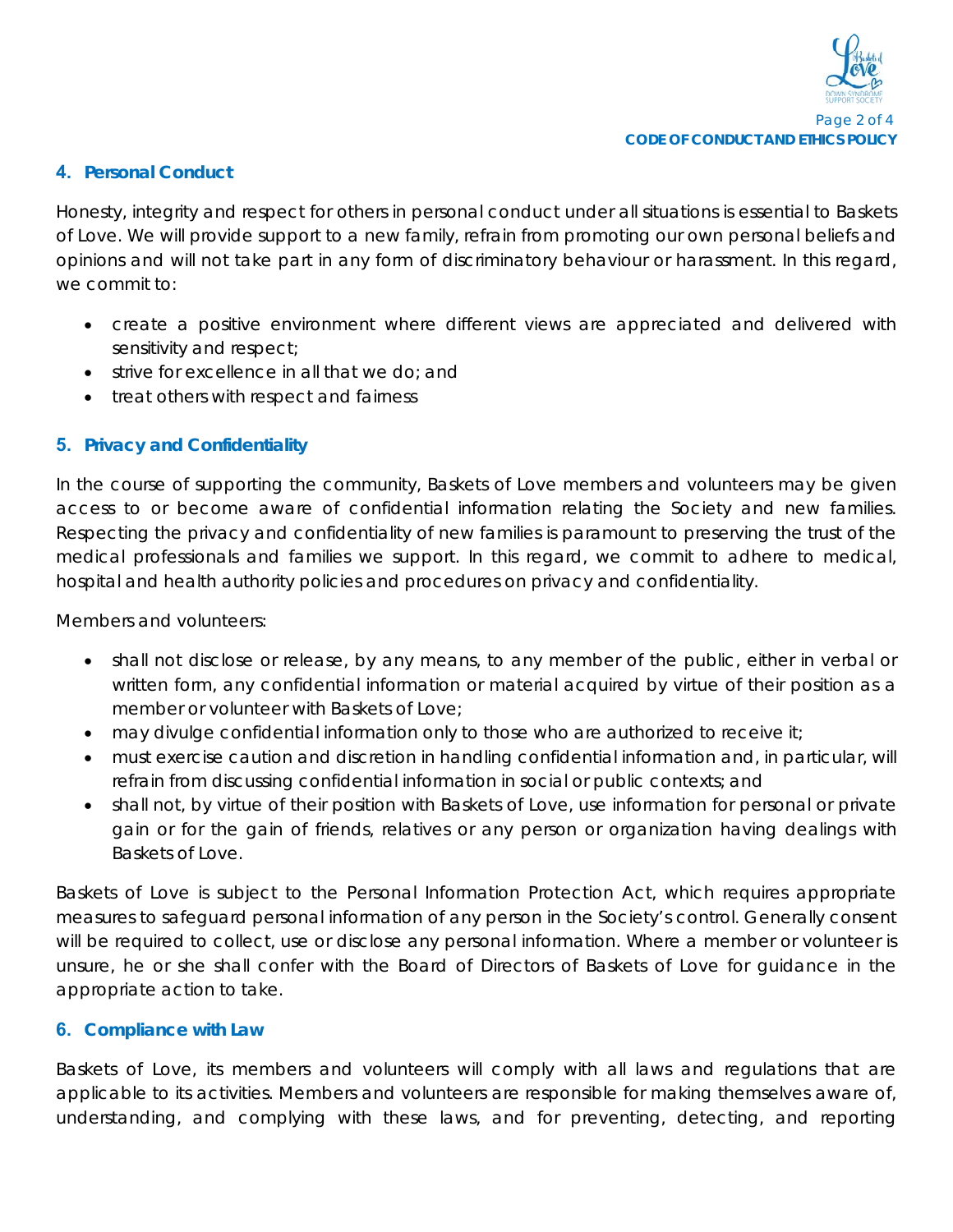

instances of non-compliance in accordance with this Code. There is no circumstance in which Baskets of Love or its members and volunteers should disregard any law or regulatory requirement in the conduct of the activities of Baskets of Love.

## **7. Appropriate Use of Baskets of Love Property**

The property and assets of Baskets of Love must only be used in the course of carrying out the bona fide purposes of Baskets of Love. Members and volunteers are entrusted with the care, management, and cost-effective use of Baskets of Love's property and assets, including the use of Basket of Love's name and intellectual property, and must not make use of such property and assets for purposes that are unrelated to Baskets of Love's operations for their own personal gain.

Property and assets of Baskets of Love, including intellectual property and other rights or interests produced or developed by members or volunteers thorough the use of other property or assets of Baskets of Love, are the property of Baskets of Love.

#### **8. Public Relations**

Members and volunteers shall treat each contact with the public, including families receiving support, with diplomacy, tact and objectivity, and shall recognize that such contact can affect Baskets of Love's public image.

Members and volunteers shall refer all contacts from the media concerning Baskets of Love, including requests for information or comment, to the Board of Directors. Volunteers are not authorized to make public announcements, give interviews or otherwise speak on behalf of Baskets of Love.

### **9. Consequences for Beaching the Code**

Baskets of Love shall, to the best of their ability, ensure that the Code is followed by all members and volunteers.

Members and volunteers have the responsibility to understand and conduct themselves in accordance with the Code and to report conduct or proposed conduct that is in violation of the Code. Reported alleged or potential violations of the Code will be handled promptly, professionally and with as much confidentiality as possible, consistent with investigating the complaint.

Members and volunteers who breach the Code may be subject to removal of their membership and/or volunteer position with Baskets of Love. If a violation of law is involved, the matter may also be referred to the appropriate law enforcement agency.

The Code applies to all members and volunteers of Baskets of Love. Compliance with the Code is a condition to be a member and/or volunteer with Baskets of Love.